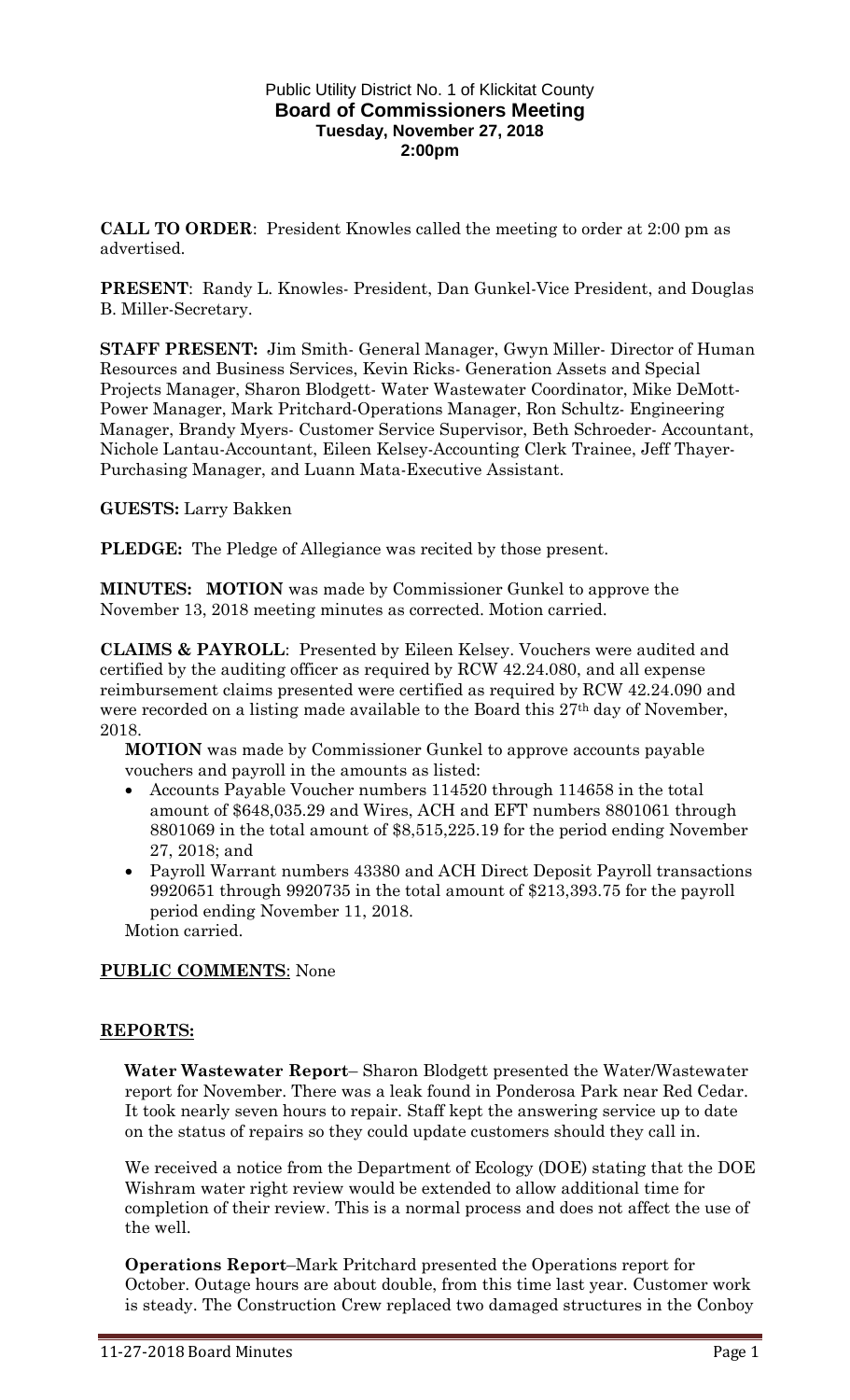Lake refuge and also replaced two additional structures that were not earlier identified. The Tree crew is focusing on the hazard trees identified on the tree trimming call in list. In October they trimmed 19 trees and removed 228.

The Asplundh crew is working on the Glenwood Transmission Right of Way. They have requested an extension to their contract, as they will not meet the December deadline. They expect to have the contract completed in January as long as the weather does not turn. Roger Parton and John Starr are meeting with the Kreps family regarding tree-trimming notification.

There was a voltage regulator failure at the MA Collins substation. The crew removed the regulator from service and transferred the load to the portable substation. Load will remain on the portable substation until late winter. Repairs to MA Collins will need to be complete before the irrigation load comes on line in the spring.

We have received our final determination from Washington State Labor and Industries (L&I) regarding the contact incident on Schilling road earlier this year. L&I vacated their finding, after considering information presented, including input from the International Brotherhood of Electrical Workers (IBEW) representative Travis Hefely.

**Engineering Report**–Ron Schultz presented the Engineering report for October. There has been a significant reduction in Large Load Interconnect Requests (LLIR) lately. There is still a request open at the former Goldendale Aluminum Plant location for a 400MW supply request from the Harvalum Substation. Bonneville Power Administration (BPA) has shared their study information. The cost estimate to complete this request was \$42,000,000 and would be funded by the developer. This would loop the Big Eddy Substation to the Harvalum Substation. The pending interconnection request at the Spearfish substation was also reviewed. Mark, Ron and Mike DeMott spoke with a representative of the Avaris Company, who are planning to purchase the property from Groundworks One in Dallesport. Staff discussed power costs and deposit requirements with the representative. They appeared to understand the requirements and the impacts of their request.

The crew has installed voltage recorders and current transducers on the North White Salmon feed out of the Bingen Substation. Staff will gather the data received from the equipment and utilize it to determine if the long-range plan (LRP) focus is correct. This equipment will also provide data on the voltage issues in the Snowden area.

L&I has issued their notice of corrections on the existing Landfill Gas facility. A contractor will complete one of the corrections; internal staff will complete the other three.

There is no determination of the cause of the regulator failure at the MA Collins substation so far. Staff obtained an oil sample, which was sent out for testing, and we are awaiting those results. Due to the regulator failure, two circuits at the MA Collins Substation were transferred to the portable substation. John Starr came up with the plan to allow for the transfer of load for the rest of the winter.

The metershop is completing the 230kV substation inspections and we have been researching additional ways to inspect 230 kV transmission lines. The Operations department rented a Ultra Violet (UV) camera. Brandon Johnson utilized the camera to evaluate corona discharge on the bulk of our 230kV transmission lines and identified some potential problems. We will schedule an outage in March to complete some maintenance on these lines.

**Financial Report**–Beth Schroeder and Nichole Lantau presented the updated financial reports for September. Net Margin for September was \$259,810 better than budget. Retail rate revenue, transmission revenue and interest were all above budget and our overall expenses for September were below budget.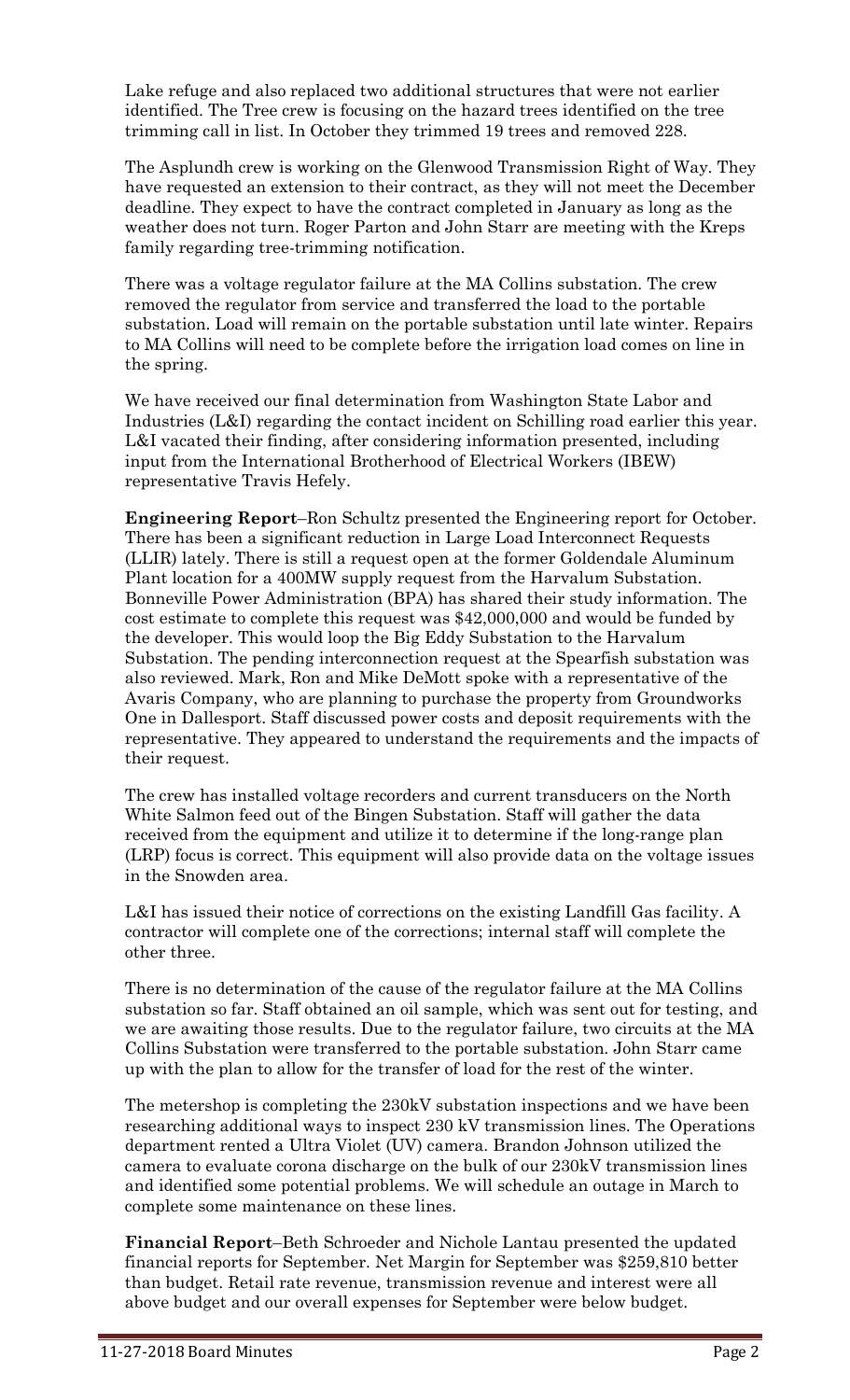Accounting has updated the year-end forecast. Our Debt Service Coverage is forecasted at 1.44. Our rate stabilization fund was overfunded from a previous year when we exceeded budgets. Staff is planning on transferring this overage back to our regular funds by yearend, but we will discuss further as we get closer to year end as this will require Board action.

The year-end capital expenditures have been reduced to adjust our cash balances given the later start to RNG than planned. The current year-end forecast shows that there will be 173 days cash on hand at end of year.

We just processed our second Bond payment for the year. This payment pays on principle and interest where the June payment is only applied to interest.

The October financial report is in process. Staff plans to present the October financial report at the December 11th meeting.

We anticipate that with the National Information Solutions Cooperative (NISC) accounting conversion there will be more tools available to make reporting and the month end closing processes more efficient.

**COMMISSIONER DAN GUNKEL –** Commission Gunkel did not have a report.

**COMMISSIONER DOUGLAS MILLER -** Commissioner Miller reported that at last week's Washington Public Utility District Association (WPUDA) meeting there was discussion of the impact a proposed 4% net metering cap would bring to utilities. If the legislation changes there could be substantial financial impacts to utilities' customers. Commissioner Miller requested time with staff to educate himself on this proposed legislation so he could be prepared to discuss this at the "Meet the Legislatures" day in February. The Board would like an update on WPUDA's position on this legislation. Commissioner Miller wanted staff to be aware that the Ecology Water/Wastewater Certification renewal costs may be rising in the future. There has been a \$30 cap on the renewal costs and the cap was removed this year. Commissioner Miller asked that staff keep him apprised of the agenda for future Public Power Council (PPC) meetings, as he would like to attend them on occasion.

**COMMISSIONER RANDY KNOWLES** – Commissioner Knowles reported that he participated in the State Exit Audit review. There were no findings or notations provided. KPUD received two verbal suggestions and Staff has requested details regarding the suggestions be sent to them.

## **GENERAL MANAGER –** The complete report can be found at:

[htp://www.klickitatpud.com/topicalMenu/commissioners/GM\\_Reports.aspx](http://www.klickitatpud.com/topicalMenu/commissioners/GM_Reports.aspx) In addition to the written report, Mr. Smith presented the following information:

- **RNG Tax Bill** Dave Warren has drafted language for a potential bill after visiting with Senator King last week. Jim presented the intent of the bill to WPUDA's energy committee, and they are in support. Senator King appeared in support as well. There is a meeting set up with Representative Mosbrucker later this week. They would like to discuss our proposal with Representative Fitzgibbon's, since he has supported a Low Carbon Fuel Standard bill in the past.
- **Klickitat County Economic Development** Dave McClure provided us with some information regarding potentially 1000 MW of solar investments in the area. Jim reported developers have been discussing other potential projects of the same size in Sherman, Gilliam, and Wasco Counties. There is a meeting set with Ken Nichols, from Invenergy, on Friday.
- **NISC Conversion Update** It was determined today that the data conversion from NISC that staff is testing is not at the standard necessary to move forward with the Customer Service system migration. Brandy Myers has been in contact with NISC and we have pushed the go live date to allow NISC more time to work on the conversion process. We anticipate moving to the Customer Care and Billing system near the beginning of January. Staff will continue testing throughout December. We had provided promotional information